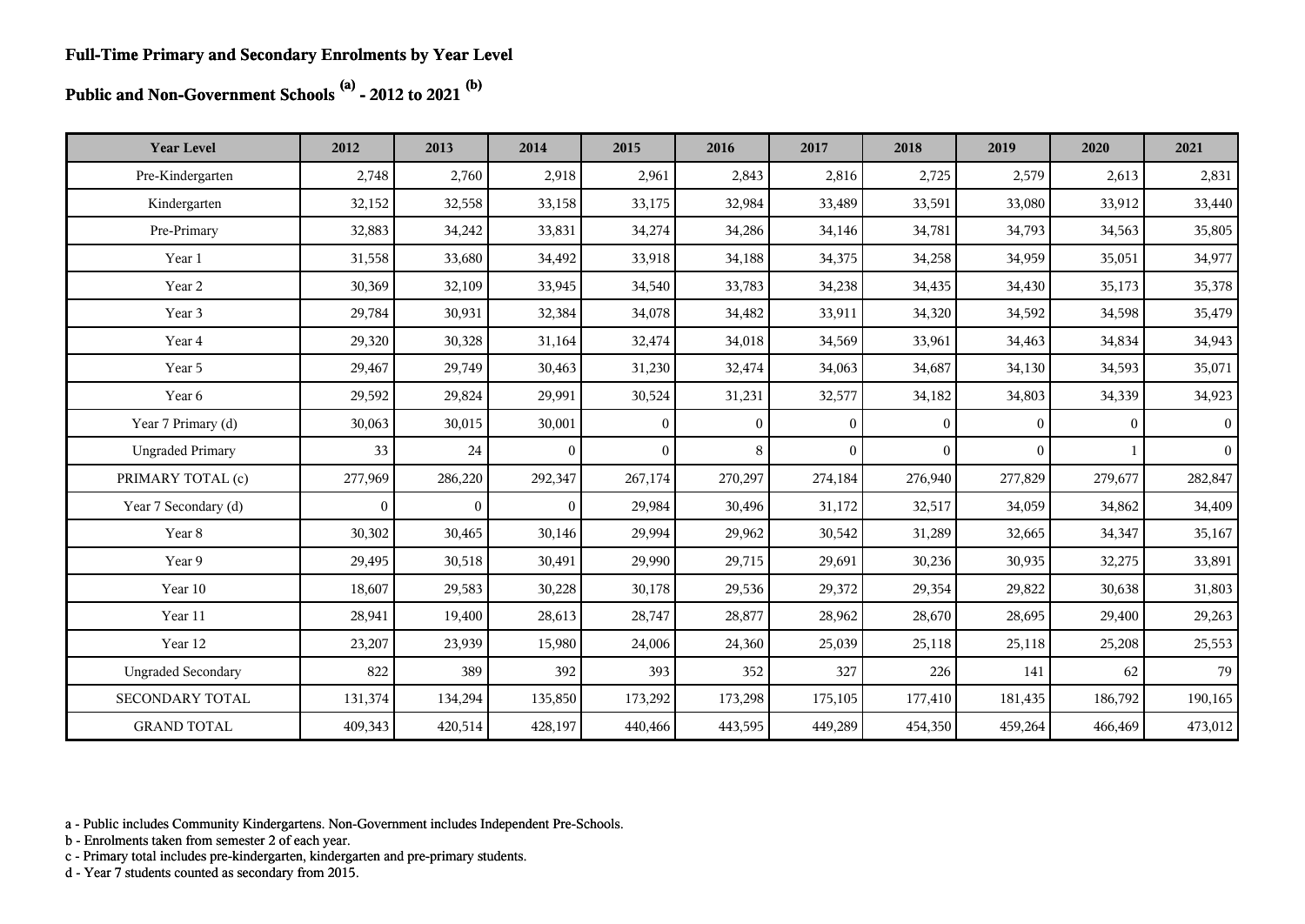## **Public Schools(a) - 2012 to 2021 (b)**

| <b>Year Level</b>         | 2012         | 2013           | 2014           | 2015           | 2016           | 2017           | 2018         | 2019         | 2020         | 2021           |
|---------------------------|--------------|----------------|----------------|----------------|----------------|----------------|--------------|--------------|--------------|----------------|
| Pre-Kindergarten          | $\mathbf{0}$ | $\overline{0}$ | $\overline{0}$ | $\overline{0}$ | $\overline{0}$ | $\mathbf{0}$   | $\mathbf{0}$ | $\mathbf{0}$ | $\mathbf{0}$ | $\vert$ 0      |
| Kindergarten              | 23,649       | 23,942         | 24,342         | 24,377         | 24,259         | 24,939         | 25,018       | 24,737       | 25,373       | 24,703         |
| Pre-Primary               | 24,132       | 25,304         | 24,877         | 25,225         | 25,364         | 25,300         | 26,096       | 26,001       | 25,908       | 26,648         |
| Year 1                    | 22,826       | 24,716         | 25,375         | 24,927         | 25,094         | 25,437         | 25,423       | 26,136       | 26,139       | 25,933         |
| Year 2                    | 21,857       | 23,294         | 24,883         | 25,383         | 24,868         | 25,139         | 25,417       | 25,430       | 26,179       | 26,021         |
| Year 3                    | 21,198       | 22,242         | 23,351         | 24,853         | 25,268         | 24,884         | 25,068       | 25,366       | 25,332       | 26,024         |
| Year 4                    | 20,689       | 21,375         | 22,139         | 23,109         | 24,638         | 25,132         | 24,675       | 25,004       | 25,249       | 25,055         |
| Year 5                    | 20,427       | 20,618         | 21,065         | 21,793         | 22,797         | 24,328         | 24,790       | 24,341       | 24,698       | 24,816         |
| Year 6                    | 20,349       | 20,555         | 20,609         | 21,008         | 21,672         | 22,744         | 24,106       | 24,630       | 24,241       | 24,505         |
| Year 7 Primary (d)        | 17,965       | 17,722         | 17,649         | $\theta$       | $\theta$       | $\overline{0}$ | $\theta$     | $\Omega$     | $\theta$     | $\overline{0}$ |
| <b>Ungraded Primary</b>   | $\mathbf{0}$ | $\overline{0}$ | $\overline{0}$ | $\overline{0}$ | $\theta$       | $\overline{0}$ | $\mathbf{0}$ | $\Omega$     | $\theta$     | $\vert$ 0      |
| PRIMARY TOTAL (c)         | 193,092      | 199,768        | 204,290        | 190,675        | 193,960        | 197,903        | 200,593      | 201,645      | 203,119      | 203,705        |
| Year 7 Secondary (d)      | $\mathbf{0}$ | $\overline{0}$ | $\overline{0}$ | 17,489         | 17,886         | 18,728         | 19,671       | 20,820       | 21,558       | 20,906         |
| Year 8                    | 17,313       | 17,355         | 17,173         | 17,265         | 17,432         | 17,889         | 18,621       | 19,498       | 20,714       | 21,239         |
| Year 9                    | 16,843       | 17,710         | 17,632         | 17,422         | 17,261         | 17,486         | 17,901       | 18,607       | 19,448       | 20,450         |
| Year 10                   | 10,228       | 17,142         | 17,698         | 17,576         | 17,162         | 17,136         | 17,202       | 17,488       | 18,328       | 18,967         |
| Year 11                   | 17,465       | 11,528         | 17,099         | 17,128         | 17,130         | 17,211         | 17,021       | 16,915       | 17,443       | 17,087         |
| Year 12                   | 12,964       | 13,656         | 8,898          | 13,543         | 13,853         | 14,360         | 14,398       | 14,398       | 14,477       | 14,616         |
| <b>Ungraded Secondary</b> | 618          | 166            | 179            | 182            | 146            | 136            | 80           | 84           | 61           | 68             |
| SECONDARY TOTAL           | 75,431       | 77,557         | 78,679         | 100,605        | 100,870        | 102,946        | 104,894      | 107,810      | 112,029      | 113,333        |
| <b>GRAND TOTAL</b>        | 268,523      | 277,325        | 282,969        | 291,280        | 294,830        | 300,849        | 305,487      | 309,455      | 315,148      | 317,038        |

a - Includes Community Kindergartens.

b - Enrolments taken from semester 2 of each year.

c - Primary total includes kindergarten and pre-primary students.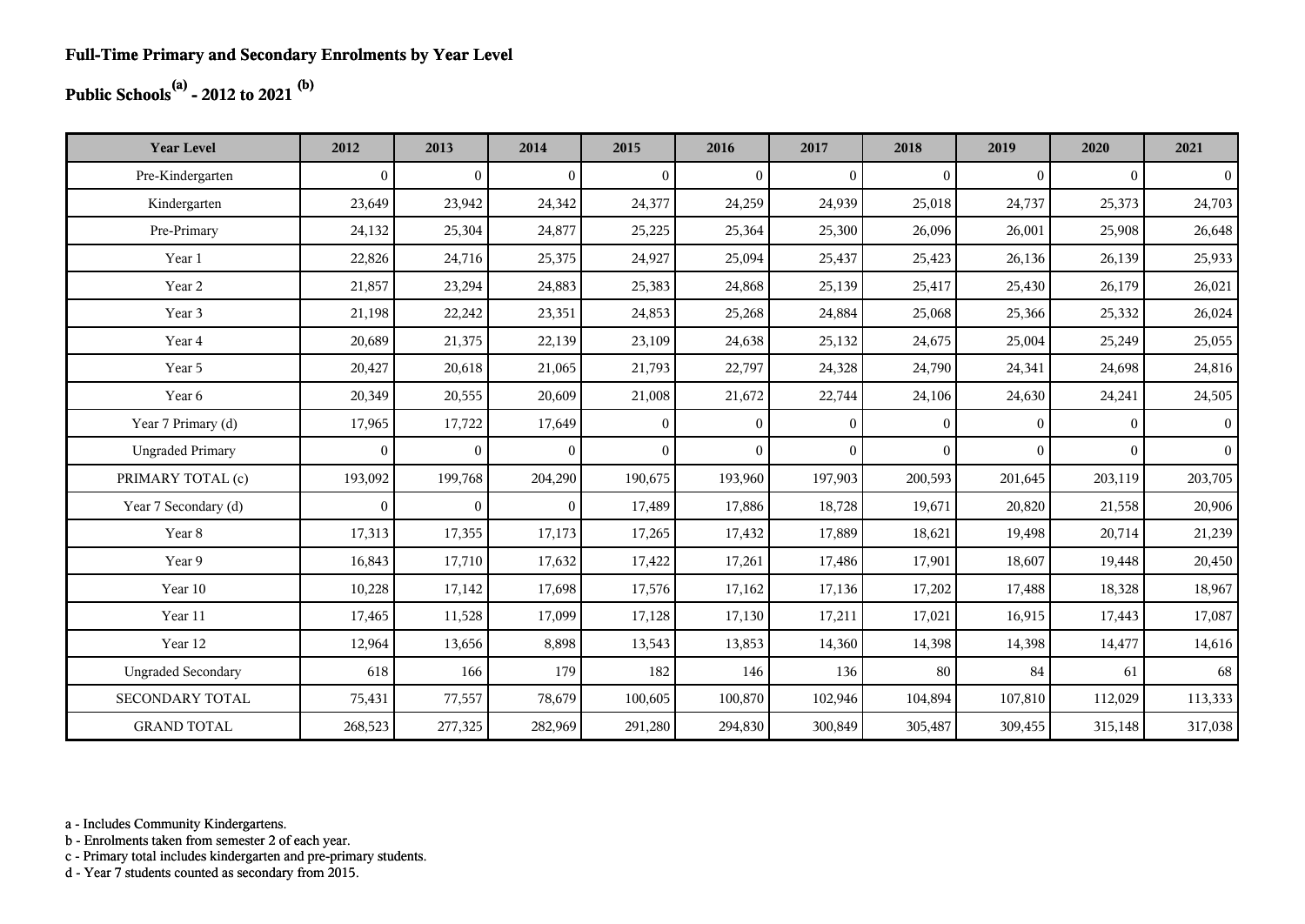#### **Full-Time Primary and Secondary Enrolments by Year Level**

## **Non-Government Schools (a) - 2012 to 2021 (b)**

| <b>Year Level</b>         | 2012         | 2013     | 2014           | 2015           | 2016         | 2017         | 2018     | 2019         | 2020         | 2021           |
|---------------------------|--------------|----------|----------------|----------------|--------------|--------------|----------|--------------|--------------|----------------|
| Pre-Kindergarten          | 2,748        | 2,760    | 2,918          | 2,961          | 2,843        | 2,816        | 2,725    | 2,579        | 2,613        | 2,831          |
| Kindergarten              | 8,503        | 8,616    | 8,816          | 8,798          | 8,725        | 8,550        | 8,573    | 8,343        | 8,539        | 8,737          |
| Pre-Primary               | 8,751        | 8,938    | 8,954          | 9,049          | 8,922        | 8,846        | 8,685    | 8,792        | 8,655        | 9,157          |
| Year 1                    | 8,732        | 8,964    | 9,117          | 8,991          | 9,094        | 8,938        | 8,835    | 8,823        | 8,912        | 9,044          |
| Year 2                    | 8,512        | 8,815    | 9,062          | 9,157          | 8,915        | 9,099        | 9,018    | 9,000        | 8,994        | 9,357          |
| Year 3                    | 8,586        | 8,689    | 9,033          | 9,225          | 9,214        | 9,027        | 9,252    | 9,226        | 9,266        | 9,455          |
| Year 4                    | 8,631        | 8,953    | 9,025          | 9,365          | 9,380        | 9,437        | 9,286    | 9,459        | 9,585        | 9,888          |
| Year 5                    | 9,040        | 9,131    | 9,398          | 9,437          | 9,677        | 9,735        | 9,897    | 9,789        | 9,895        | 10,255         |
| Year 6                    | 9,243        | 9,269    | 9,382          | 9,516          | 9,559        | 9,833        | 10,076   | 10,173       | 10,098       | 10,418         |
| Year 7 Primary (d)        | 12,098       | 12,293   | 12,352         | $\overline{0}$ | $\mathbf{0}$ | $\mathbf{0}$ | $\Omega$ | $\mathbf{0}$ | $\mathbf{0}$ | $\vert$        |
| <b>Ungraded Primary</b>   | 33           | 24       | $\mathbf{0}$   | $\theta$       | 8            | $\theta$     | $\Omega$ | $\Omega$     | $\mathbf{1}$ | 0 <sup>1</sup> |
| PRIMARY TOTAL (c)         | 84,877       | 86,452   | 88,057         | 76,499         | 76,337       | 76,281       | 76,347   | 76,184       | 76,558       | 79,142         |
| Year 7 Secondary (d)      | $\mathbf{0}$ | $\bf{0}$ | $\overline{0}$ | 12,495         | 12,610       | 12,444       | 12,846   | 13,239       | 13,304       | 13,503         |
| Year 8                    | 12,989       | 13,110   | 12,973         | 12,729         | 12,530       | 12,653       | 12,668   | 13,167       | 13,633       | 13,928         |
| Year 9                    | 12,652       | 12,808   | 12,859         | 12,568         | 12,454       | 12,205       | 12,335   | 12,328       | 12,827       | 13,441         |
| Year 10                   | 8,379        | 12,441   | 12,530         | 12,602         | 12,374       | 12,236       | 12,152   | 12,334       | 12,310       | 12,836         |
| Year 11                   | 11,476       | 7,872    | 11,514         | 11,619         | 11,747       | 11,751       | 11,649   | 11,780       | 11,957       | 12,176         |
| Year 12                   | 10,243       | 10,283   | 7,082          | 10,463         | 10,507       | 10,679       | 10,720   | 10,720       | 10,731       | 10,937         |
| <b>Ungraded Secondary</b> | 204          | 223      | 213            | 211            | 206          | 191          | 146      | 57           | 1            | 11             |
| <b>SECONDARY TOTAL</b>    | 55,943       | 56,737   | 57,171         | 72,687         | 72,428       | 72,159       | 72,516   | 73,625       | 74,763       | 76,832         |
| <b>GRAND TOTAL</b>        | 140,820      | 143,189  | 145,228        | 149,186        | 148,765      | 148,440      | 148,863  | 149,809      | 151,321      | 155,974        |

a - Includes Independent Pre-Schools.

b - Enrolments taken from semester 2 of each year.

c - Primary total includes pre-kindergarten, kindergarten and pre-primary students.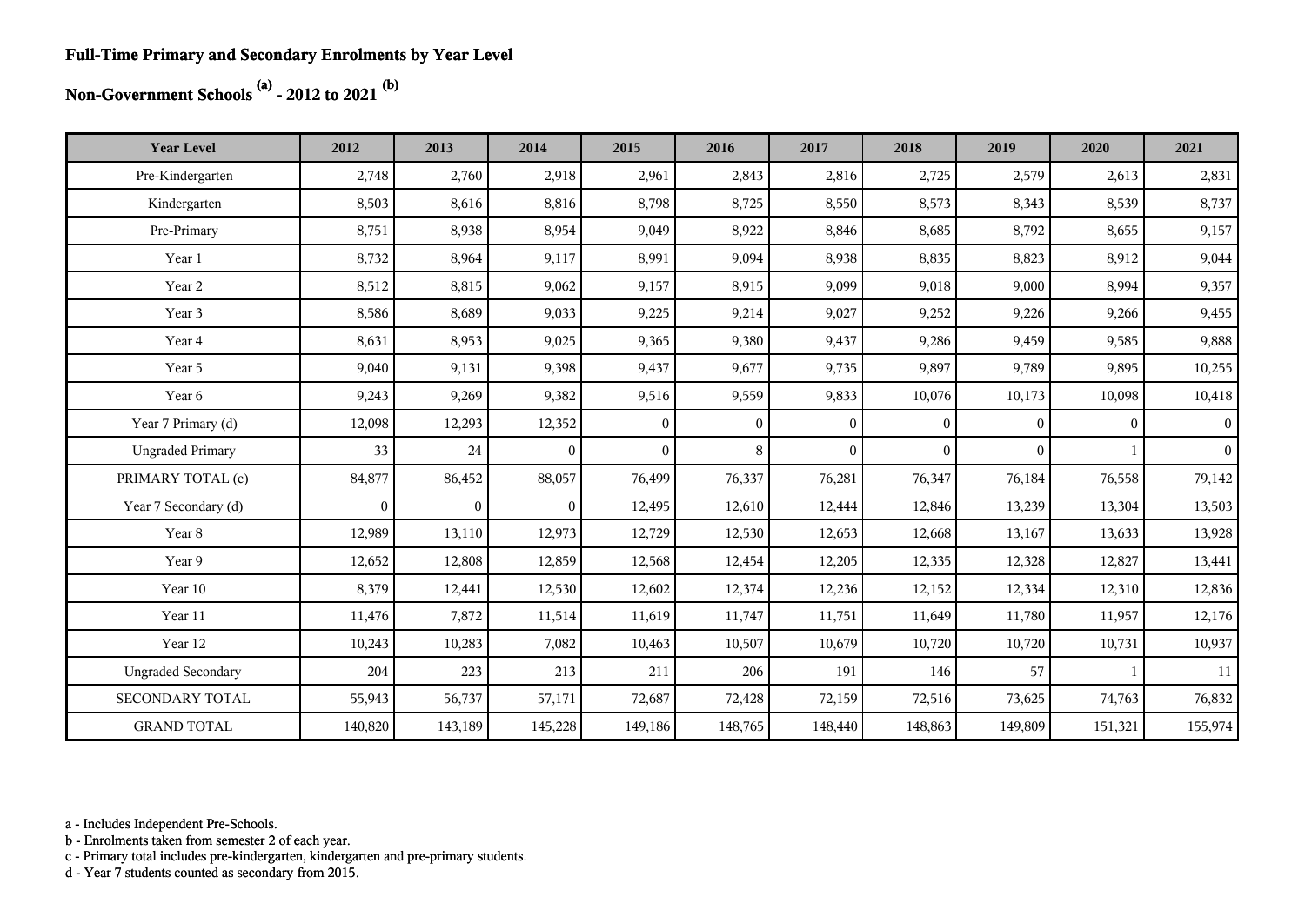**Public and Non-Government Schools (a) - 2012 to 2021 (b)**

| <b>Year Level</b>         | 2012         | 2013           | 2014           | 2015           | 2016           | 2017         | 2018         | 2019         | 2020         | 2021      |
|---------------------------|--------------|----------------|----------------|----------------|----------------|--------------|--------------|--------------|--------------|-----------|
| Pre-Kindergarten          | 43           | 55             | 51             | 36             | 38             | 35           | 37           | 39           | 47           | 64        |
| Kindergarten              | 2,208        | 2,220          | 2,171          | 2,216          | 2,092          | 2,207        | 2,295        | 2,210        | 2,346        | 2,361     |
| Pre-Primary               | 2,312        | 2,327          | 2,320          | 2,294          | 2,324          | 2,349        | 2,428        | 2,495        | 2,498        | 2,680     |
| Year 1                    | 2,254        | 2,347          | 2,363          | 2,364          | 2,287          | 2,413        | 2,381        | 2,484        | 2,570        | 2,593     |
| Year 2                    | 2,185        | 2,249          | 2,377          | 2,349          | 2,345          | 2,364        | 2,422        | 2,421        | 2,554        | 2,626     |
| Year 3                    | 1,969        | 2,162          | 2,274          | 2,382          | 2,362          | 2,420        | 2,385        | 2,485        | 2,462        | 2,591     |
| Year 4                    | 2,077        | 1,996          | 2,161          | 2,280          | 2,377          | 2,410        | 2,422        | 2,396        | 2,528        | 2,520     |
| Year 5                    | 2,129        | 2,043          | 2,001          | 2,186          | 2,288          | 2,406        | 2,421        | 2,469        | 2,417        | 2,557     |
| Year 6                    | 1,992        | 2,116          | 2,070          | 2,001          | 2,159          | 2,320        | 2,403        | 2,424        | 2,520        | 2,454     |
| Year 7 Primary (d)        | 1,988        | 1,969          | 2,084          | $\overline{0}$ | $\overline{0}$ | $\mathbf{0}$ | $\mathbf{0}$ | $\mathbf{0}$ | $\theta$     | $\vert$ 0 |
| <b>Ungraded Primary</b>   | $\mathbf{0}$ | $\overline{0}$ | $\overline{0}$ | $\theta$       | $\theta$       | $\theta$     | $\theta$     | $\theta$     | $\Omega$     | $\vert$ 0 |
| PRIMARY TOTAL (c)         | 19,157       | 19,484         | 19,872         | 18,108         | 18,272         | 18,924       | 19,194       | 19,423       | 19,942       | 20,446    |
| Year 7 Secondary (d)      | $\mathbf{0}$ | $\overline{0}$ | $\overline{0}$ | 2,013          | 1,930          | 2,134        | 2,283        | 2,404        | 2,493        | 2,543     |
| Year 8                    | 1,971        | 1,986          | 1,922          | 2,013          | 1,939          | 1,923        | 2,123        | 2,308        | 2,436        | 2,543     |
| Year 9                    | 1,742        | 1,880          | 1,897          | 1,856          | 1,850          | 1,879        | 1,845        | 1,984        | 2,162        | 2,306     |
| Year 10                   | 995          | 1,620          | 1,714          | 1,787          | 1,639          | 1,735        | 1,792        | 1,685        | 1,894        | 2,092     |
| Year 11                   | 1,461        | 976            | 1,434          | 1,393          | 1,468          | 1,455        | 1,522        | 1,520        | 1,540        | 1,681     |
| Year 12                   | 763          | 909            | 604            | 916            | 881            | 1,010        | 1,045        | 1,138        | 1,125        | 1,104     |
| <b>Ungraded Secondary</b> | 40           | 50             | 50             | 55             | 59             | 52           | 34           | 5            | $\mathbf{0}$ | 10        |
| SECONDARY TOTAL           | 6,972        | 7,421          | 7,621          | 10,033         | 9,766          | 10,188       | 10,644       | 11,044       | 11,650       | 12,279    |
| <b>GRAND TOTAL</b>        | 26,129       | 26,905         | 27,493         | 28,141         | 28,038         | 29,112       | 29,838       | 30,467       | 31,592       | 32,725    |

a - Public includes Community Kindergartens. Non-Government includes Independent Pre-Schools.

b - Enrolments taken from semester 2 of each year.

c - Primary total includes pre-kindergarten, kindergarten and pre-primary students.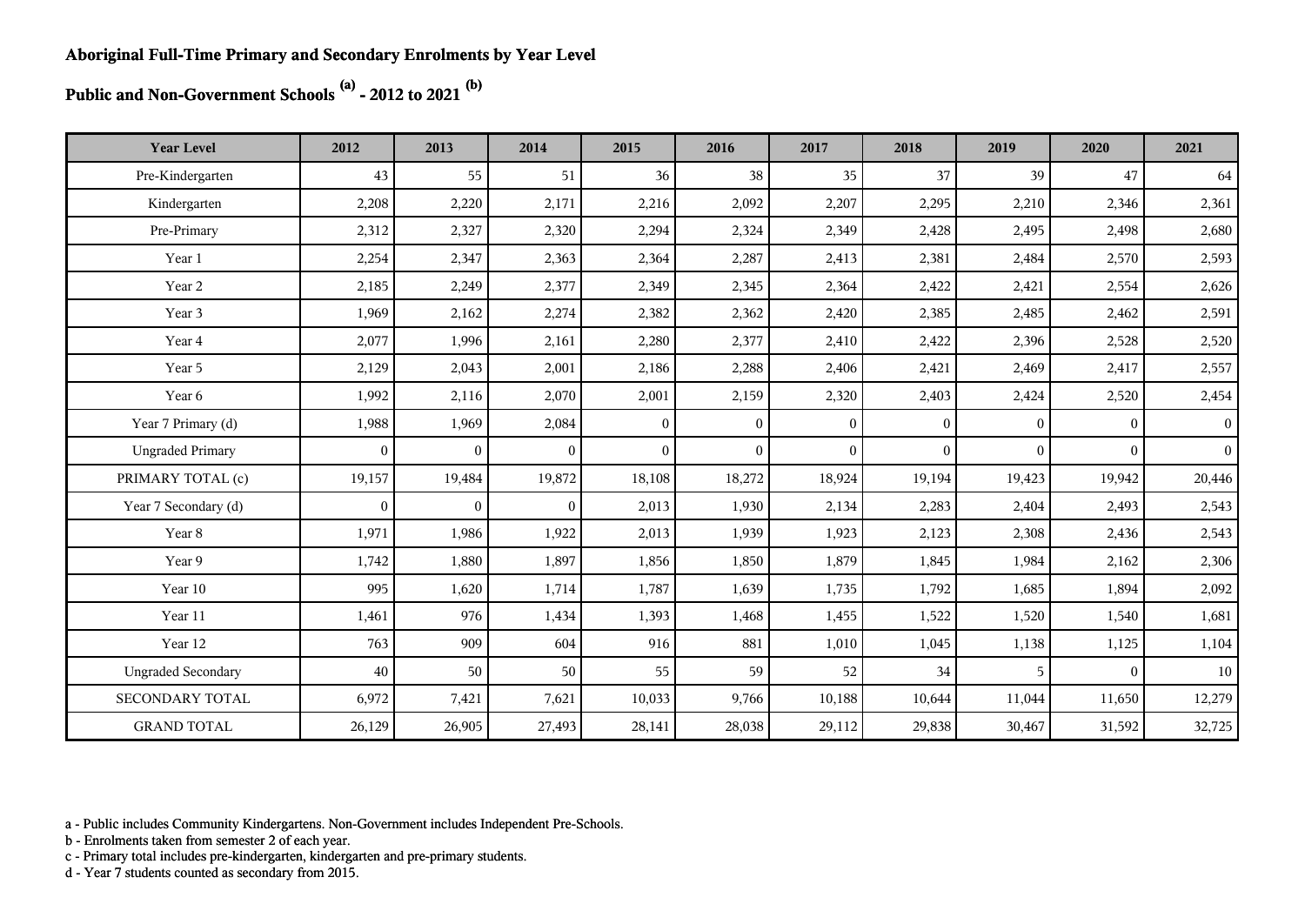## **Public Schools(a) - 2012 to 2021 (b)**

| <b>Year Level</b>         | 2012         | 2013           | 2014           | 2015           | 2016           | 2017           | 2018           | 2019     | 2020     | 2021           |
|---------------------------|--------------|----------------|----------------|----------------|----------------|----------------|----------------|----------|----------|----------------|
| Pre-Kindergarten          | $\theta$     | $\overline{0}$ | $\overline{0}$ | $\Omega$       | $\mathbf{0}$   | $\theta$       | $\mathbf{0}$   | $\Omega$ | $\theta$ | $\overline{0}$ |
| Kindergarten              | 1,965        | 1,988          | 1,903          | 1,952          | 1,852          | 1,944          | 1,985          | 1,934    | 2,016    | 2,035          |
| Pre-Primary               | 2,048        | 2,039          | 2,043          | 2,019          | 2,065          | 2,069          | 2,149          | 2,179    | 2,191    | 2,285          |
| Year 1                    | 1,998        | 2,088          | 2,077          | 2,099          | 2,018          | 2,130          | 2,099          | 2,180    | 2,252    | 2,245          |
| Year 2                    | 1,898        | 1,993          | 2,111          | 2,066          | 2,088          | 2,076          | 2,151          | 2,130    | 2,250    | 2,279          |
| Year 3                    | 1,715        | 1,872          | 1,982          | 2,096          | 2,075          | 2,131          | 2,085          | 2,187    | 2,163    | 2,270          |
| Year 4                    | 1,804        | 1,717          | 1,887          | 1,987          | 2,101          | 2,096          | 2,142          | 2,101    | 2,224    | 2,187          |
| Year 5                    | 1,831        | 1,786          | 1,723          | 1,880          | 1,995          | 2,135          | 2,113          | 2,163    | 2,100    | 2,219          |
| Year 6                    | 1,704        | 1,805          | 1,797          | 1,721          | 1,873          | 2,023          | 2,134          | 2,123    | 2,213    | 2,121          |
| Year 7 Primary (d)        | 1,699        | 1,650          | 1,745          | $\overline{0}$ | $\overline{0}$ | $\overline{0}$ | $\theta$       | $\Omega$ | $\Omega$ | 0 <sup>1</sup> |
| <b>Ungraded Primary</b>   | $\mathbf{0}$ | $\mathbf{0}$   | $\mathbf{0}$   | $\overline{0}$ | $\theta$       | $\theta$       | $\mathbf{0}$   | $\Omega$ | $\Omega$ | 0 <sup>1</sup> |
| PRIMARY TOTAL (c)         | 16,662       | 16,938         | 17,268         | 15,820         | 16,067         | 16,604         | 16,858         | 16,997   | 17,409   | 17,641         |
| Year 7 Secondary (d)      | $\mathbf{0}$ | $\mathbf{0}$   | $\overline{0}$ | 1,670          | 1,579          | 1,724          | 1,847          | 1,980    | 1,997    | 2,052          |
| Year 8                    | 1,615        | 1,582          | 1,518          | 1,612          | 1,561          | 1,506          | 1,647          | 1,783    | 1,910    | 1,929          |
| Year 9                    | 1,400        | 1,524          | 1,498          | 1,476          | 1,485          | 1,505          | 1,448          | 1,526    | 1,704    | 1,797          |
| Year 10                   | 707          | 1,258          | 1,371          | 1,385          | 1,266          | 1,307          | 1,360          | 1,237    | 1,432    | 1,602          |
| Year 11                   | 1,105        | 686            | 1,070          | 1,026          | 1,061          | 1,062          | 1,118          | 1,092    | 1,061    | 1,156          |
| Year 12                   | 522          | 651            | 406            | 645            | 633            | 718            | 721            | 768      | 783      | 750            |
| <b>Ungraded Secondary</b> |              | $\overline{0}$ | $\overline{0}$ | -1             | $\overline{4}$ | $\theta$       | $\overline{0}$ | $\Omega$ | $\theta$ | 0 <sup>1</sup> |
| <b>SECONDARY TOTAL</b>    | 5,350        | 5,701          | 5,863          | 7,815          | 7,589          | 7,822          | 8,141          | 8,386    | 8,887    | 9,286          |
| <b>GRAND TOTAL</b>        | 22,012       | 22,639         | 23,131         | 23,635         | 23,656         | 24,426         | 24,999         | 25,383   | 26,296   | 26,927         |

a - Includes Community Kindergartens.

b - Enrolments taken from semester 2 of each year.

c - Primary total includes kindergarten and pre-primary students.